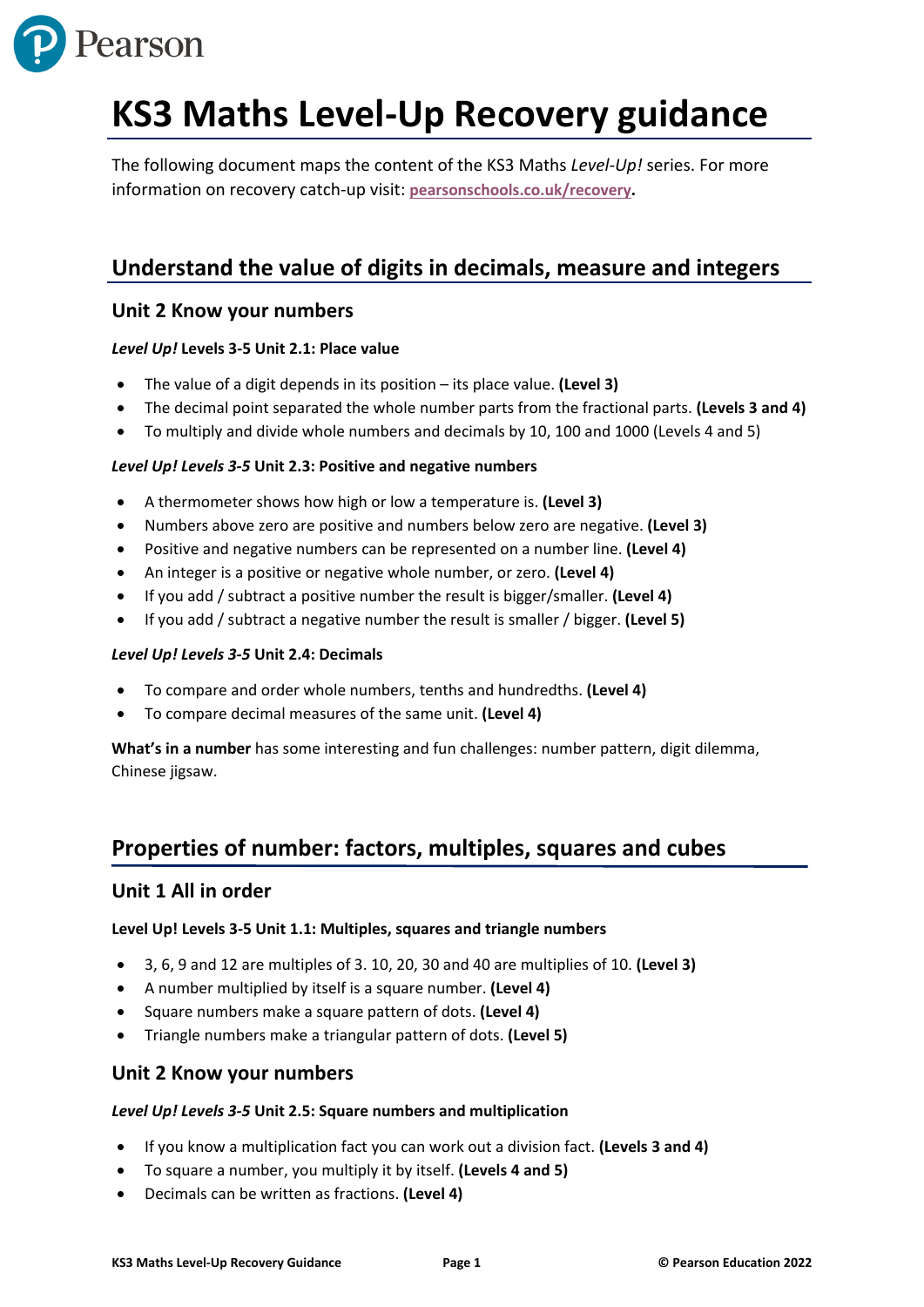

# **Unit 10 Algebra up close**

#### *Level Up! Levels 3-5* **Unit 10.1: Multiples and factors**

- A multiple is the product when two or more numbers are multiplied together. **(Level 3)**
- A factor is a number which can divide exactly into a given number. **(Level 3)**
- Rules of divisibility for 2, 5 and 10. **(Level 3)**
- Rules of divisibility for multiples of 3, 4, 6 and 9. **(Level 4)**
- A common factor is a factor that is common to two given numbers. **(Level 4)**
- The highest common factor (HCF) is the highest factor common to two given numbers. **(Level 5)**

**Square and triangle numbers** in Unit 10 has some great investigations

# **Arithmetic procedures with integers and decimals**

#### **Unit 2 Know your numbers**

#### *Level Up! Levels 3-5* **Unit 2.2: Addition and subtraction**

- Use partitioning to add and subtract mentally. **(Level 3)**
- Use compensations, by adding or subtracting too much and then compensating. **(Level 3)**
- Find the difference by counting on from the smaller number to the larger. **(Level 3)**
- Integer compliments are useful when adding and subtracting mentally. **(Level 4)**
- Use standard column procedures to add and subtract whole numbers and decimals. **(Level 4)**

### **Unit 6 Formula 1**

#### *Level Up! Levels 3-5* **Unit 6.2: Order of operations**

- $\bullet$  2 x (5 + 6) = 2 x 5 + 2 x 6, this is called the distributive law. (Level 3)
- The order of operations is, Brackets, Indices, Division and Multiplication, Addition and Subtraction, this is called BIDMAS to help us remember. **(Level 4)**
- A horizontal line acts as a bracket,  $(3 + 4) \div 2$  can also be written as  $3 + 4 / 2$ . (Level 5)

*Level Up! Levels 3-5* **Unit 2.6: Using a calculator** is a good unit for practising this skill.

# **Algebra: Sequences, expressions and equations**

#### **Unit 1 All in order**

#### *Level Up! Levels 3-5* **Unit 1.2: Number patterns**

- A sequence of numbers can be made by counting on or back by the same amount each time. **(Levels 3 and 4)**
- Each number in a sequence us called a term. **(Level 4)**
- Find the missing terms of a sequence by working out the difference between terms. **(Level 3)**
- A sequence can be described using the first term and the term-to- term rule. **(Level 4)**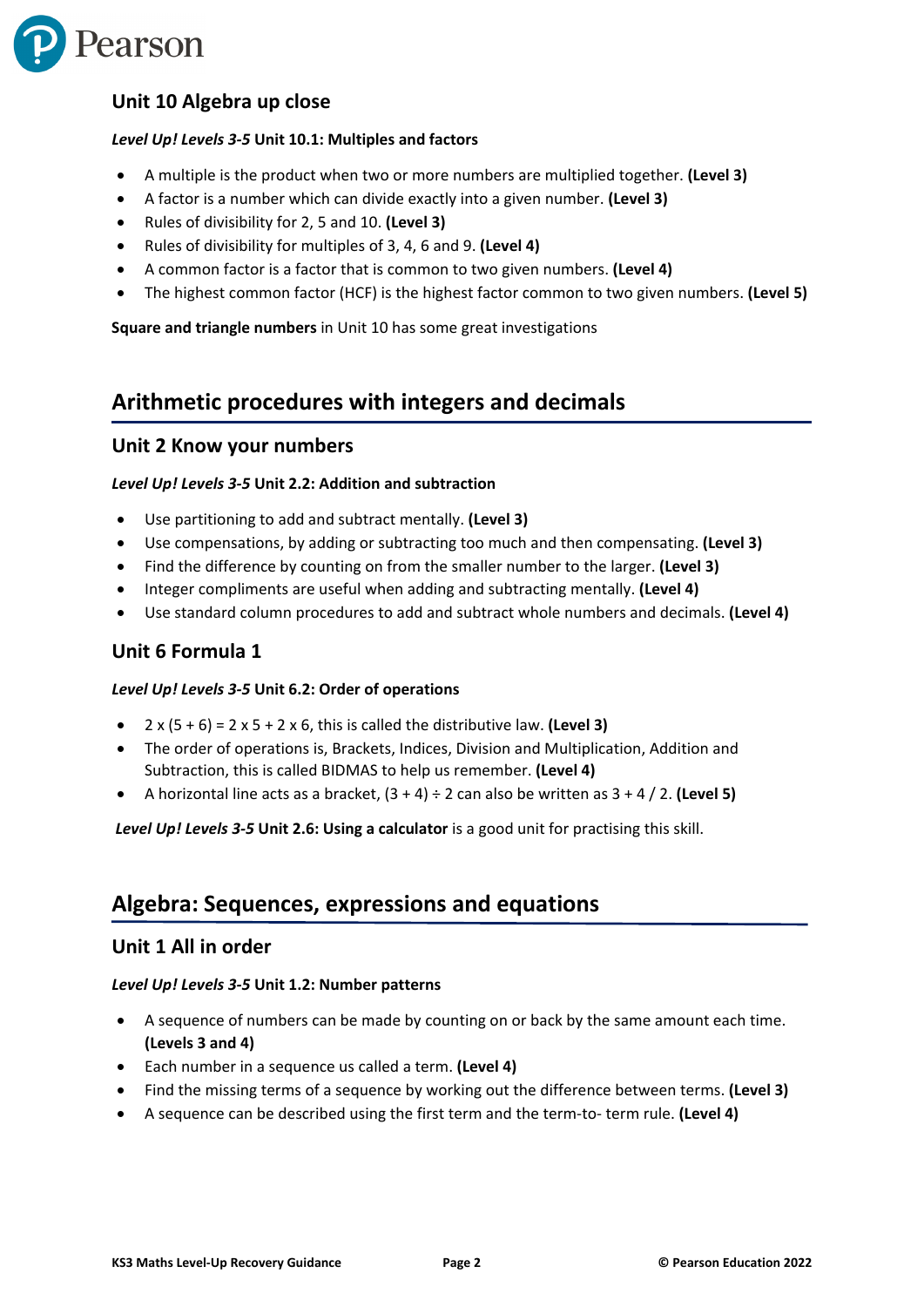

#### *Level Up! Levels 3-5* **Unit 1.3: Terms of a sequence**

- Generates a sequence using the first term and the term-to-term rule. **(Level 4)**
- You can find a term in a sequence if you know its position, the first term and the position-toterm rule. **(Level 5)**

#### *Level Up! Levels 3-***5 Unit 1.4: Functions and mappings**

- Multiplication is the inverse of division. **(Level 3)**
- You can find the output of a function machine if you know the input. **(Level 3)**
- You can find the input of a function machine by using the inverse. **(Level 4)**
- You can find the rules of a function machine if you know the inputs and outputs. **(Level 4)**
- You can represent function machines using mappings and equations. **(Level 5)**

**Functions and sequences** in Unit 1 has some interesting puzzles.

#### *Level Up! Levels 3-5* **Unit 1.6: Patterns and sequences**

- To find terms of a sequence of shapes you need to draw some more shapes. **(Level 4)**
- You can find the term-to-term rule by finding the difference between terms. **(Level 4)**
- To check your rule works, use your rule to find the next term in the sequence. **(Level 5)**

## **Unit 6 Formula 1**

#### *Level Up! Levels 3-5* **Unit 6.1: Writing expressions**

- Use algebra to write an expression that describes how one amount compares with another. **(Level 5)**
- You can use letters to stand for numbers. **(Level 4)**
- *m* is called a variable because its value can change or vary. **(Level 5)**
- You can write 3 times a mystery number as 3 x *m* or 3*m* **(Level 5)**

#### *Level Up! Levels 3-5* **Unit 6.3: Simplifying expressions**

- An algebraic expression is made up of terms. **(Level 4)**
- Simplify an expression by adding terms that are alike. Like terms have the same letter. **(Levels 4 and 5)**
- You can multiply or expand expressions with brackets. **(Level 5)**

#### **Unit 10 Algebra up close**

#### *Level Up! Levels 3-5* **Unit 10.2: Generating sequences**

- A sequence is a set of numbers that follow a pattern. **(Level 3)**
- Each number in a sequence is called a term. **(Level 3)**
- Sequences can be in ascending and descending order. **(Level 3)**
- Sequences can include negative and decimal numbers. **(Level 3 and 4)**
- You can generate a sequence from the first term and the term-to-term rule. **(Level 4)**
- You can use the position-to-term rule to find a term in a sequence. **(Level 5)**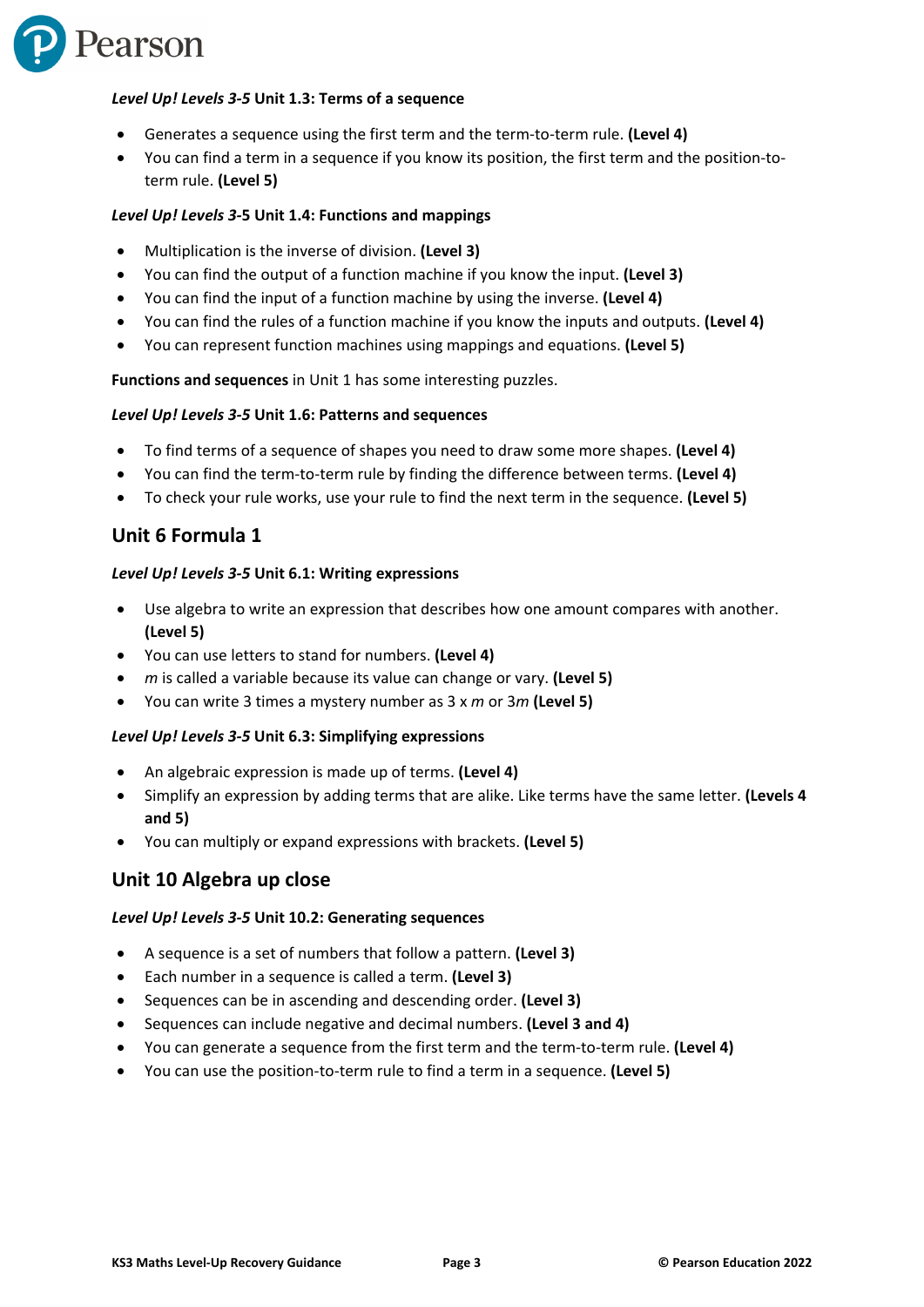

#### *Level Up! Levels 3-5* **Unit 10.3: Generating sequences using rules**

- To draw the next term in a sequence of patterns, work out how the pattern grows. **(Level 4)**
- You can generate a sequence from the rule and the first term. **(Level 5)**
- You can use the term-to-term rule of a sequence to find any term in the sequence. **(Level 5)**
- You can write the position-to- term rule of a sequence using algebra. **(Level 5)**

### **Unit 13 Express yourself**

#### *Level Up! Levels 3-5* **Unit 13.2: More simplifying expressions**

- An algebraic expression is made up of terms. **(Level 4)**
- You can simplify an expression by adding like terms. **(Level 5)**
- You can also multiply or expand expressions with brackets. **(Level 5)**

## **Unit 17 Algebra rules**

#### *Level Up! Levels 3-5* **Unit 17.1: Finding terms in a sequence**

- Find the next term of a sequence by drawing the next shape or by finding how much it goes up by each time. **(Level 3 and 4)**
- Find a term of a sequence if you know the position of the term in the sequence and the position-to-term rule. **(Level 5)**

#### *Level Up! Levels 3-5* **Unit 17.2: More functions and mappings**

- You can put numbers into a function machine to get an output value. **(Level 4)**
- Function machines can help you find x- and y-values when you have been given a rule. **(Level 5)**

# **Algebra: letters, unknowns and formulae**

### **Unit 6 Formula 1**

#### *Level Up! Levels 3-5* **Unit 6.4: Substituting into formulae**

- Formulae can be written in words or symbols (using algebra). **(Level 4 and 5)**
- Substituting values into a formula or an expression allows you to work out its value. **(Level 4 and 5)**

### **Unit 1 All in order**

#### *Level Up! Levels 3-5* **Unit 1.5: Letters and unknowns**

- You can use inverse operations to find missing numbers. **(Level 3)**
- You need to know what calculation to do before answering a question. **(Level 3)**
- You can write an expression to describe a situation. **(Level 5)**
- You can write a position-to-term rule as an expression. **(Level 5)**

## **Unit 6 Formula 1**

#### *Level Up! Levels 3-5* **Unit 6.5: Deriving formulae**

- A variable is a quantity in a formula that can take different values. **(Level 5)**
- Use a formula to describe how to work out an amount that depends on a variable. **(Level 5)**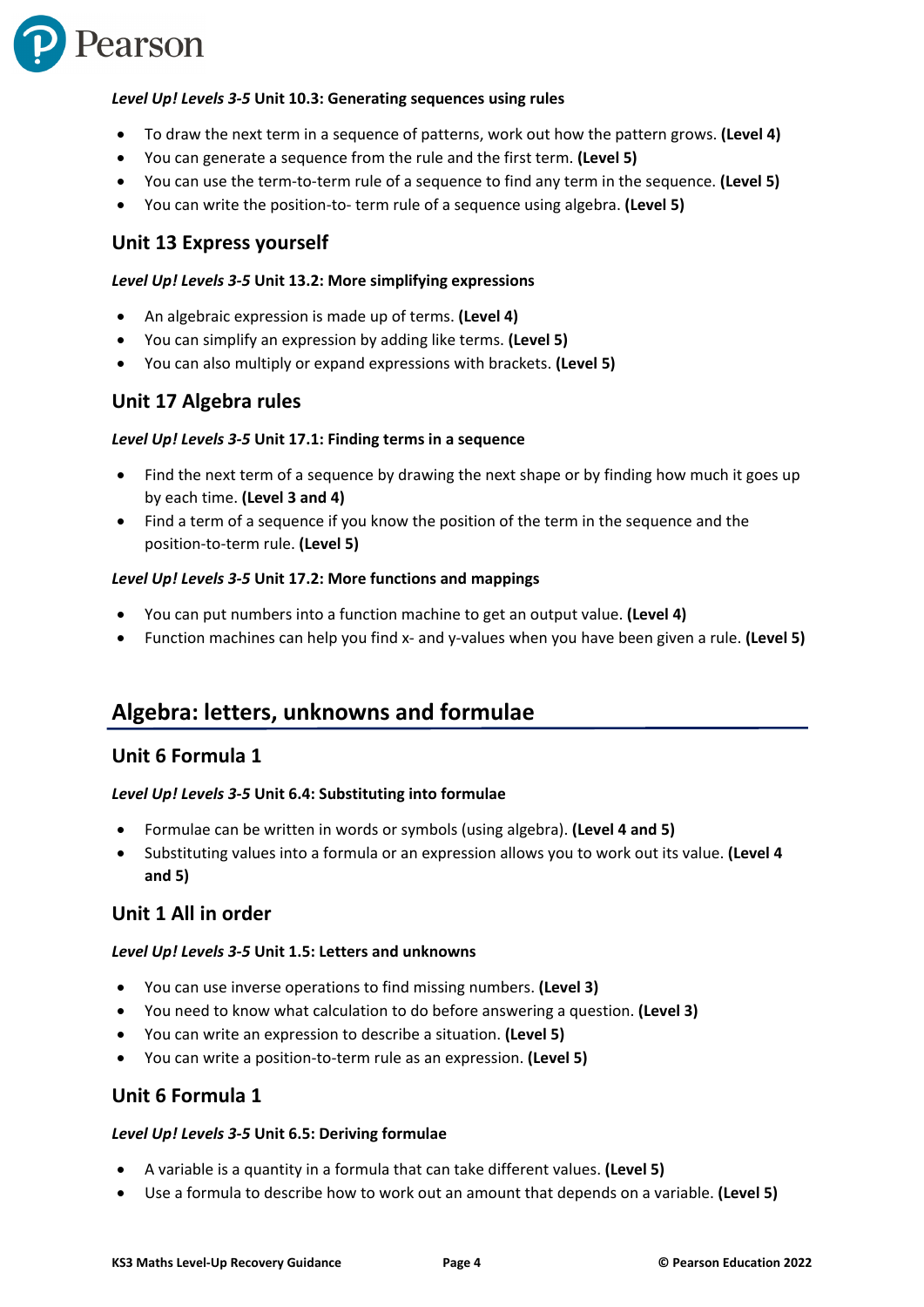

# **Unit 13 Express yourself**

#### *Level Up! Levels 3-5* **Unit 13.3: Writing and solving one-step equations**

- You can use algebra to describe an amount by forming an expression. **(Level 5)**
- You can make an equation by putting an expression equal to a number. **(Level 5)**
- An equation can be solved to find the value of the letter. **(Level 5)**

#### *Level Up! Levels 3-5* **Unit 13.4: Writing and solving two-step equations**

- You can solve two-step equations by making sure that both sides remain balanced. **(Level 5)**
- You can check your answer by substituting it into the original equation. **(Level 5)**

## **Unit 17 Algebra rules**

#### *Level Up! Levels 3-5* **Unit 17.6: Using formulae**

- A variable is a quantity that can change. **(Level 4 and 5)**
- A formula is a rule for working out an amount that depends on a variable. **(Level 4 and 5)**
- To substitute values into a formula, replace the letters with their values. **(Level 5)**

#### *Level Up! Levels 3-5* **Unit 17.7: More deriving formulae**

• Use a formula to describe how to work out an amount that depends on a variable. **(Level 5)**

*Fior v Tartaglia* in Unit 6 is a good activity for practising to simplify expressions within a real-life historical context.

# **Algebra: Sequences**

## **Unit 1 Pattern perfect**

#### *Level Up! Levels 4-6* **Unit 1.1: Sequences**

- Sequences are patterns. Each pattern or number in a sequence is called a term. The number at the start of a sequence is called the first term. The term-to-term rule shows you how to get the next term. **(Level 4)**
- Sequences where the numbers increase are called ascending sequences. **(Level 4)**
- A sequence which carries on forever is infinite. A sequence which has a fixed number of terms is finite. **(Level 4)**
- A sequence can be made with decimal or negative numbers. **(Level 5)**

#### *Level Up! Levels 4-6* **Unit 1.2: Generating sequences**

- Patterns can be described using numbers. **(Level 4)**
- You can find terms is you know the first term and the term-to-term rule. **(Levels 4 and 5)**

#### *Level Up! Levels 4-6* **Unit 1.3: More sequences**

- Square numbers form a square pattern of dots and triangle numbers form a triangle pattern of dots. **(Level 4)**
- You can use the position-to-term rule to find any term in the sequence without having to write the whole sequence. **(Level 5)**
- An arithmetic sequence goes up or down in equal sixed steps. **(Level 5)**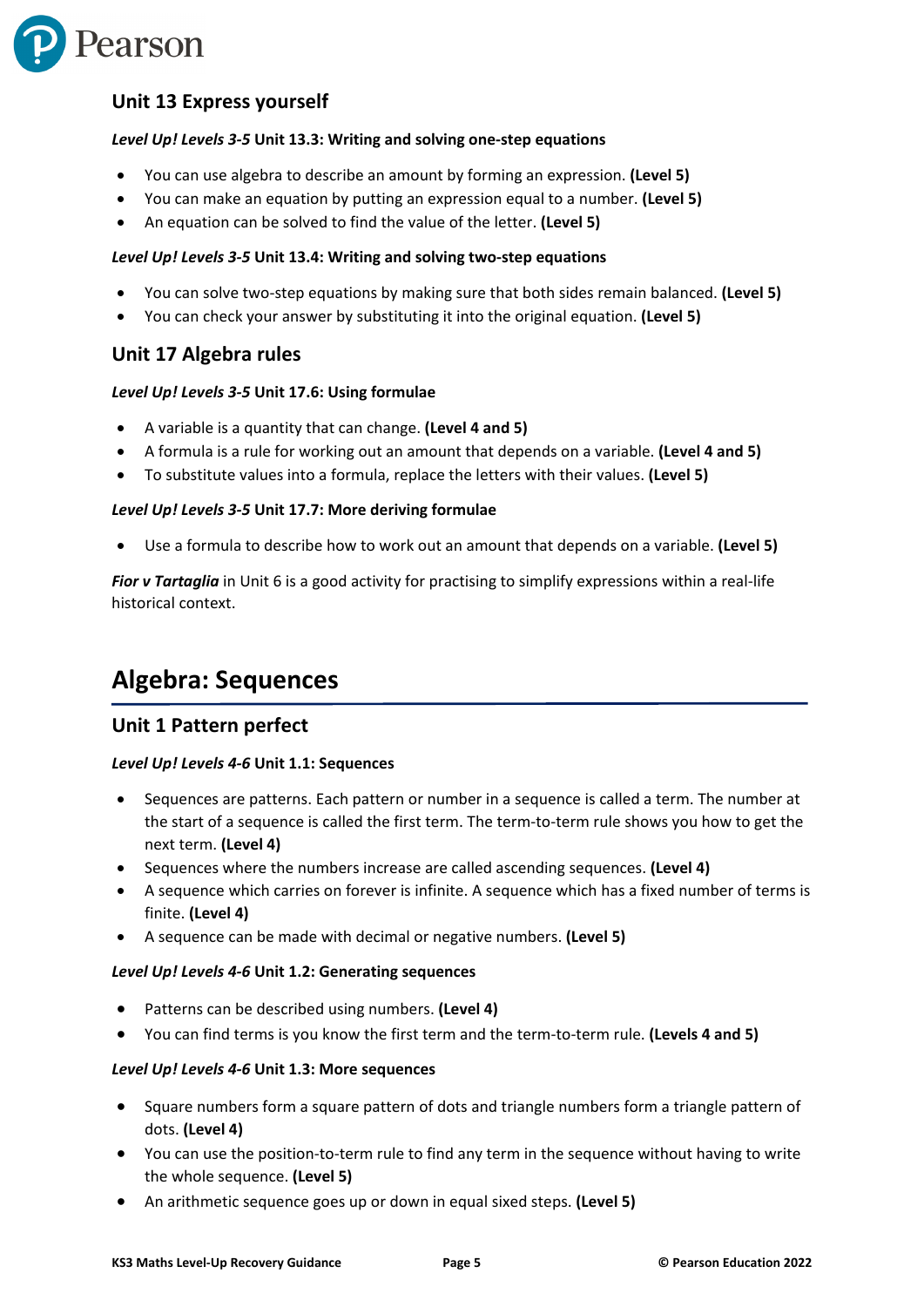

#### *Level Up! Levels 4-6* **Unit 1.4: Function machines**

- You can find the output of a function machine if you know the input. **(Level 4)**
- You can find the input of a function machine by using inverse operations. **(Level 5)**
- You can find the function if you have inputs and outputs. **(Level 5)**

**Scrap number machine** in Unit 1 is a function machine investigation.

#### *Level Up! Levels 4-6* **Units 1.5 and 6.1: Expressions and mappings**

- In an algebraic expression, letters stand for mystery numbers. **(Level 4)**
- You can simplify expressions by collecting like terms. **(Level 5)**
- Mappings are another way of writing function machines. **(Level 6)**
- A mapping can be shown on a mapping diagram. **(Level 6)**

#### *Level Up! Levels 4-6* **Units 1.5 and 10.3: Functions and mappings**

- You can find the input of a function machine when you know the output, by using the inverse operation. **(Level 5)**
- You can use mapping diagrams to show the inputs and outputs function machine. **(Level 6)**
- You can represent a function using a function machine, a mapping and an equation. **(Level 6)**

# **Algebra: the nth term**

## **Unit 10 All about algebra**

#### *Level Up! Levels 4-6* **Unit 10.1: Position-to-term rule**

- Find a term in a sequence using the position-to-term rule if you know its position. **(Level 5)**
- The nth term gives the position-to-term rule for a sequence. **(Level 5)**

#### *Level Up! Levels 4-6* **Unit 10.2: Describing the nth term**

- The nth term of a sequence is the position-to-term rule written using algebra. **(Level 5)**
- You can use the nth term to find other terms in the sequence. **(Level 6)**
- You can justify the nth term by looking at the structure of the sequence. **(Level 6)**

**Mathematics and disease** in unit 10 is a good cross-curricular investigation

#### **Unit 17 The return of algebra**

#### *Level Up! Levels 4-6* **Unit 17.1: Sequences and finding the nth term**

- Sequences have a first term and a term-to-term rule that connects one term to the next. **(Level 5)**
- You can use an algebraic expression to describe a linear sequence. **(Level 5 and 6)**
- The nth term can be used to calculate any term in the sequence as long as you know its position. **(Level 6)**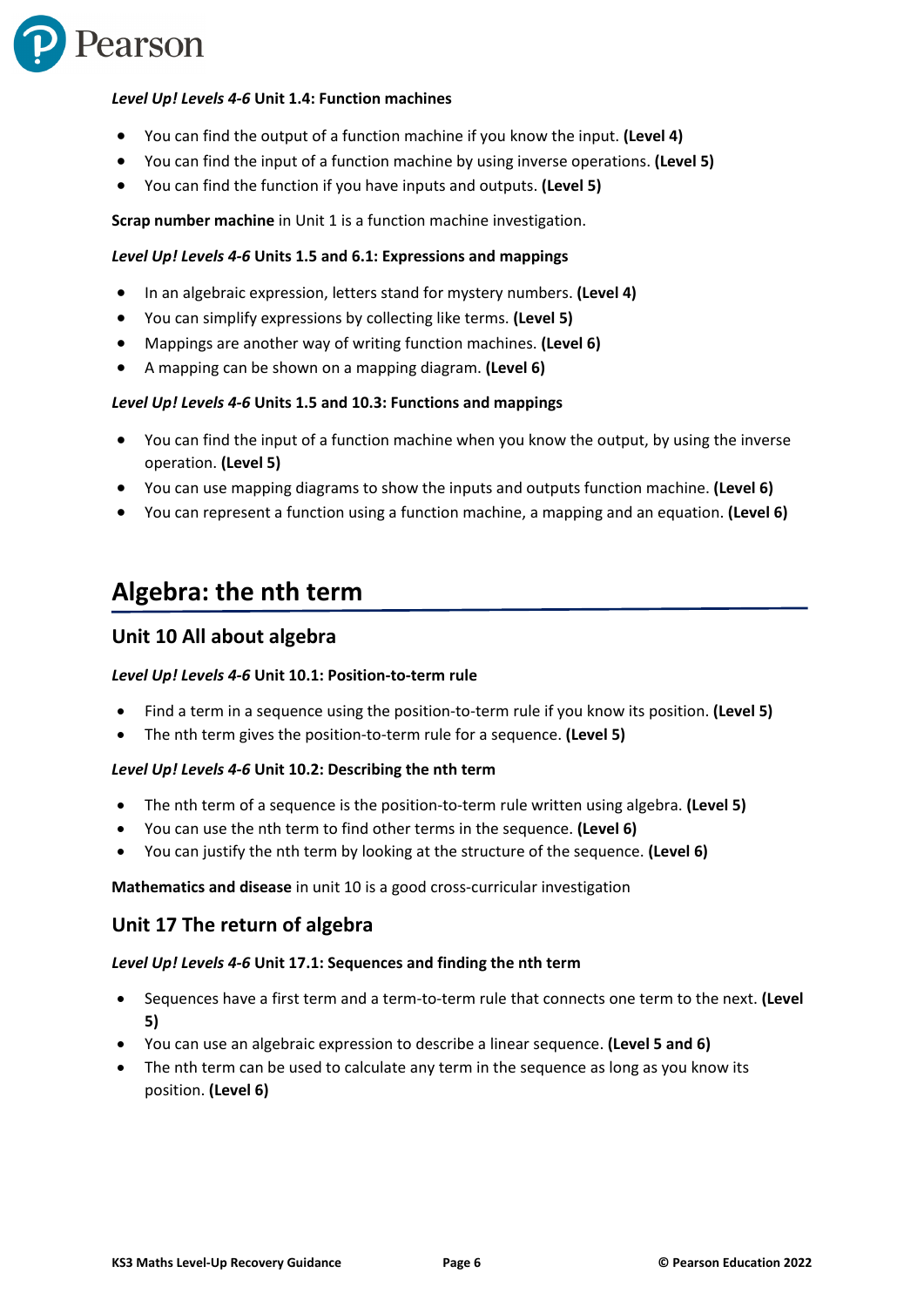

# **Algebra: brackets**

# **Unit 6 Forming formulae**

#### *Level Up! Levels 4-6* **Unit 6.3: Using brackets**

- The order of operations applies to number and algebra. **(Level 4 and 5)**
- You can multiply or expand expressions with brackets. **(Level 5)**
- Multiply or expand expressions with unknow both inside and outside the brackets. **(Level 6)**

# **Algebra: formulae**

# **Unit 6 Forming formulae**

#### *Level Up! Levels 4-6* **Unit 6.4: Substituting into expressions and formulae**

- A formula is a rule which connects two or more variables. **(Level 4)**
- Use a formula to calculate an unknown value by substituting values for the letters or words. **(Level 4)**
- You can substitute values into a formula with indices to work out the unknown value. **(Level 6)**

#### *Level Up! Levels 4-6* **Units 1.5 and 6.1: Expressions and mappings**

- To help you remember the order of operations, use BIDMAS. **(Level 5)**
- In an algebraic expression, letters stand for mystery numbers. **(Level 5)**
- You can simplify expressions by collecting like terms. **(Level 5)**
- You can use arithmetic operations with algebra. **(Level 5)**
- Mappings are another way of writing function machines. **(Level 6)**
- A mapping can be shown on a mapping diagram. **(Level 6)**

#### *Level Up! Levels 4-6* **Unit 6.5: Deriving formulae**

- You can derive a formula to work out an amount that depends on a variable. **(Level 5)**
- A variable is a quantity that can change. **(Level 5)**

**Rocket science** in Unit 6 has some nice investigations to work on together.

## **Unit 17 The return of algebra**

#### *Level Up! Levels 4-6* **Unit 17.3: Using formulae**

- A formula stated the relationship between variable. **(Level 5)**
- You can use a formula to calculate unknown values when you know other values, by substituting in numbers. **(Level 5)**
- The subject of a formula is the unknown value which appears alone on one side of the formula. **(Level 5)**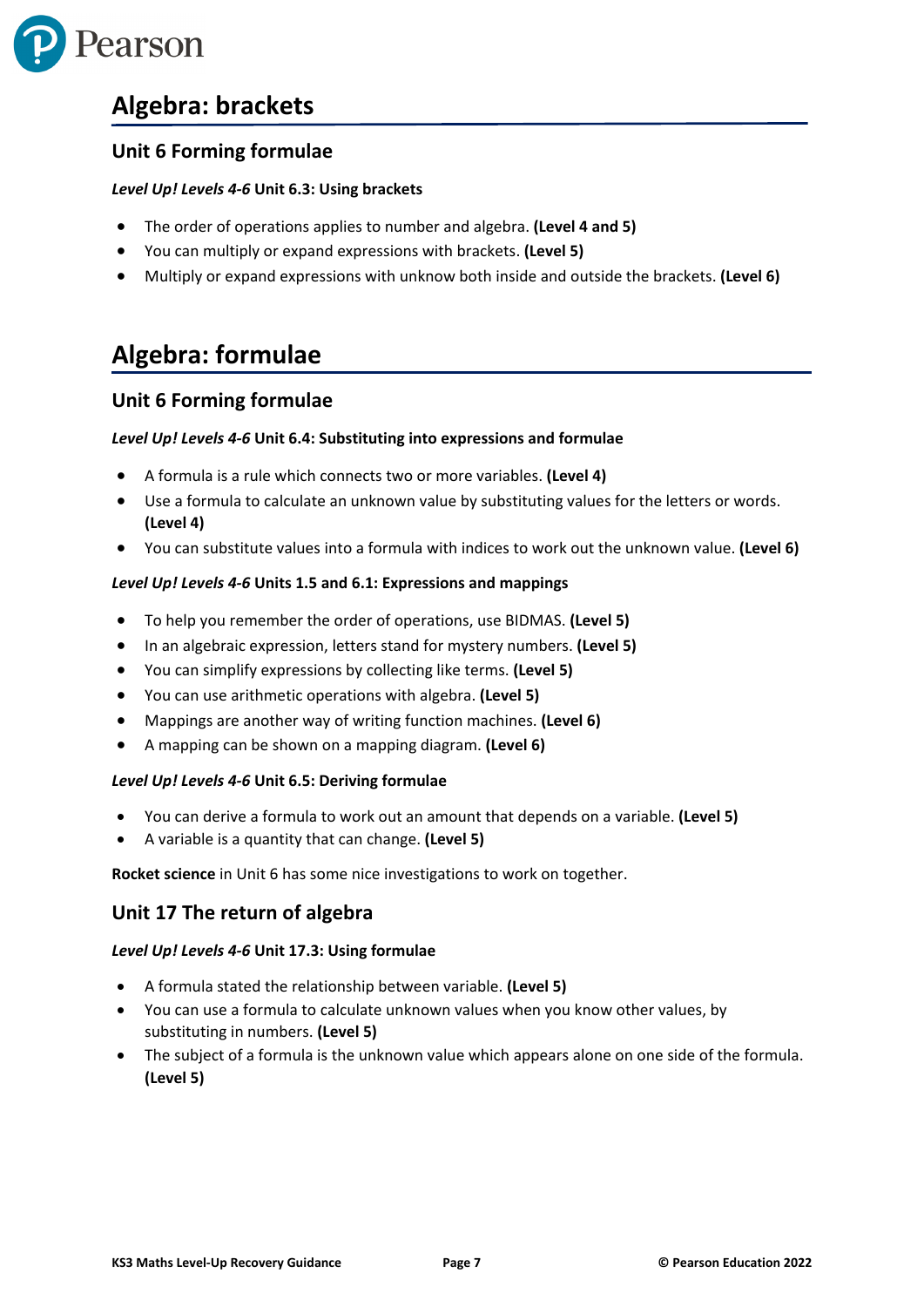

# **Algebra: Equations**

# **Unit 13 Balancing act**

#### *Level Up! Levels 4-6* **Units 13.1: Solving simple equations**

- An equation contains an unknown number and an = sign. **(Level 5)**
- You can use the balancing method to solve an equation. **(Level 5)**
- Check your answer by substituting it back into the equation. **(Level 5)**

#### *Level Up! Levels 4-6* **Units 13.2: Solving more complex equations**

- Equations with the unknown on one side can be solves using inverse operations or the balancing method. **(Level 5)**
- You can construct an equation to help you solve a problem. **(Level 6)**
- Equations with brackets can be solved using the order or operations. **(Level 6)**

#### *Level Up! Levels 4-6* **Units 13.3: Constructing and solving equations**

- You can construct an equation to find an unknown value. **(Level 6)**
- Equations can have unknowns on both sides. **(Level 6)**
- When solving an equation, it is important to do the same operation o both sides of the equation to keep it balanced. **(Level 6)**

**Equation quest** in Unit 13 has some mazes and other problems for the students to solve. Work on these together.

# **Unit 17 The return of algebra**

#### *Level Up! Levels 4-6* **Units 17.2: More equations**

- You can use algebra to describe an amount by writing an expression. **(Level 5)**
- An equation contains an unknown number and an = sign. **(Level 5)**
- You can use the balancing method to solve any equation. **(Level 5)**
- To construct an equation, find two different expressions that have the same value ad link them together using the = sign. **(Level 6)**

# **Properties of number**

## **Unit 2 Number knowledge**

#### *Level Up! Levels 4-6* **Unit 2.1: Decimal know-how**

- Digits after the decimal point are fractions. **(Level 4)**
- To compare decimal measurements, all the measurements must be in the same units. **(Level 4)**
- When you multiply/divide a number by 10, the digits move one place to the left/right. **(Level 4)**
- To order decimals, first compare the whole numbers, next compare the tenths, then hundredths and so on. **(Level 4 and 5)**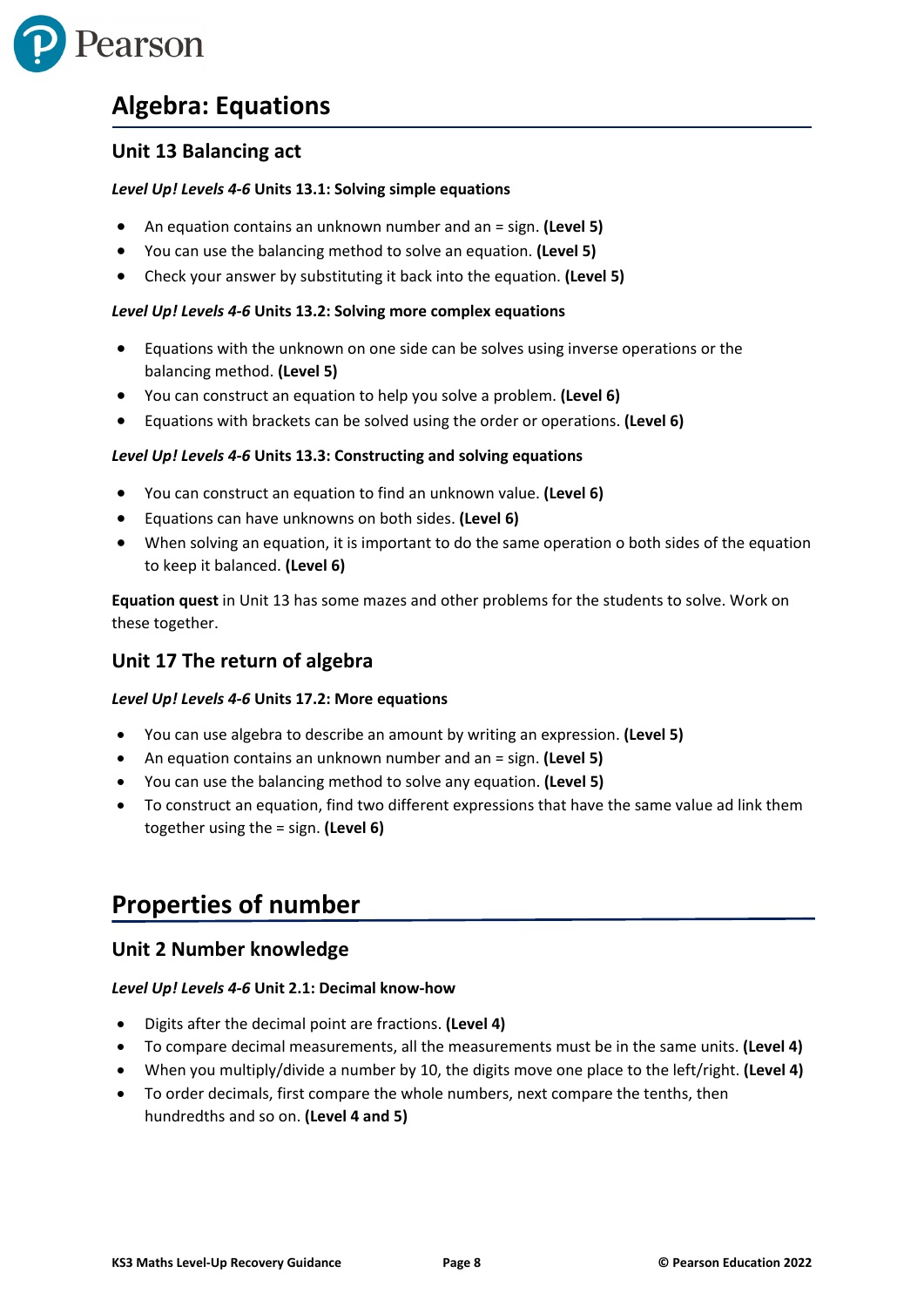

#### *Level Up! Levels 4-6* **Unit 2.2: Negative numbers**

- You can show positive and negative numbers on a number line. **(Level 4)**
- Adding a negative number is the same as subtracting a positive number. **(Level 5)**
- Subtracting a negative number is the same as adding a positive number. **(Level 5)**
- When you multiply of divide a negative number by a positive number the answer is positive. **(Level 5)**
- When multiplying or dividing two numbers you need to check the signs. **(Level 6)**

#### *Level Up! Levels 4-6* **Unit 2.5: Squares and square roots**

- To find the square of a number, you multiply it by itself. **(Level 4)**
- Finding the square root is the inverse of squaring. **(Level 5)**
- All positive numbers have a positive and a negative square root. **(Level 6)**

# **Unit 6 Forming formulae**

#### *Level Up! Levels 4-6* **Unit 6.2: Powers**

- Square numbers are shown with a power of 22 . **(Level 4)**
- Cube numbers are shown with a power of 3<sup>3</sup>. (Level 5)
- Finding the cube root of a number is the inverse of finding the cube of a number. **(Level 6)**
- If a number or term is multiplied by itself you can use a power to write the expression in a shorter way. **(Level 6)**

#### **Unit 16 Safety in numbers**

#### *Level Up! Levels 4-6* **Unit 16.1: Powers and roots**

- 32 means 3 x 3 or 3 squared. The number 2 is called the power or index. **(Level 5)**
- The inverse of squaring is finding the square root. **(Level 5)**
- 23 means 2 x 2 x 2 or 2 cubed. The number 3 is called the power or index. **(Level 5)**
- The inverse of cubing is finding the cube root. **(Level 6)**
- You can write powers of 10 in index form, for example 10 000 = 10 x 10 x 10 x 10 = 10<sup>4</sup>. (Level 6)

#### *Level Up! Levels 4-6* **Unit 16.2: Powers and roots on a calculator**

- You use the square root key on a calculator to find the square root of a number. **(Level 5)**
- For complex calculations you can use the brackets or memory keys. **(Level 6)**
- You use the cube root key to find the cube root. **(Level 6)**
- You can sometimes find a square root by factorising. **(Level 6)**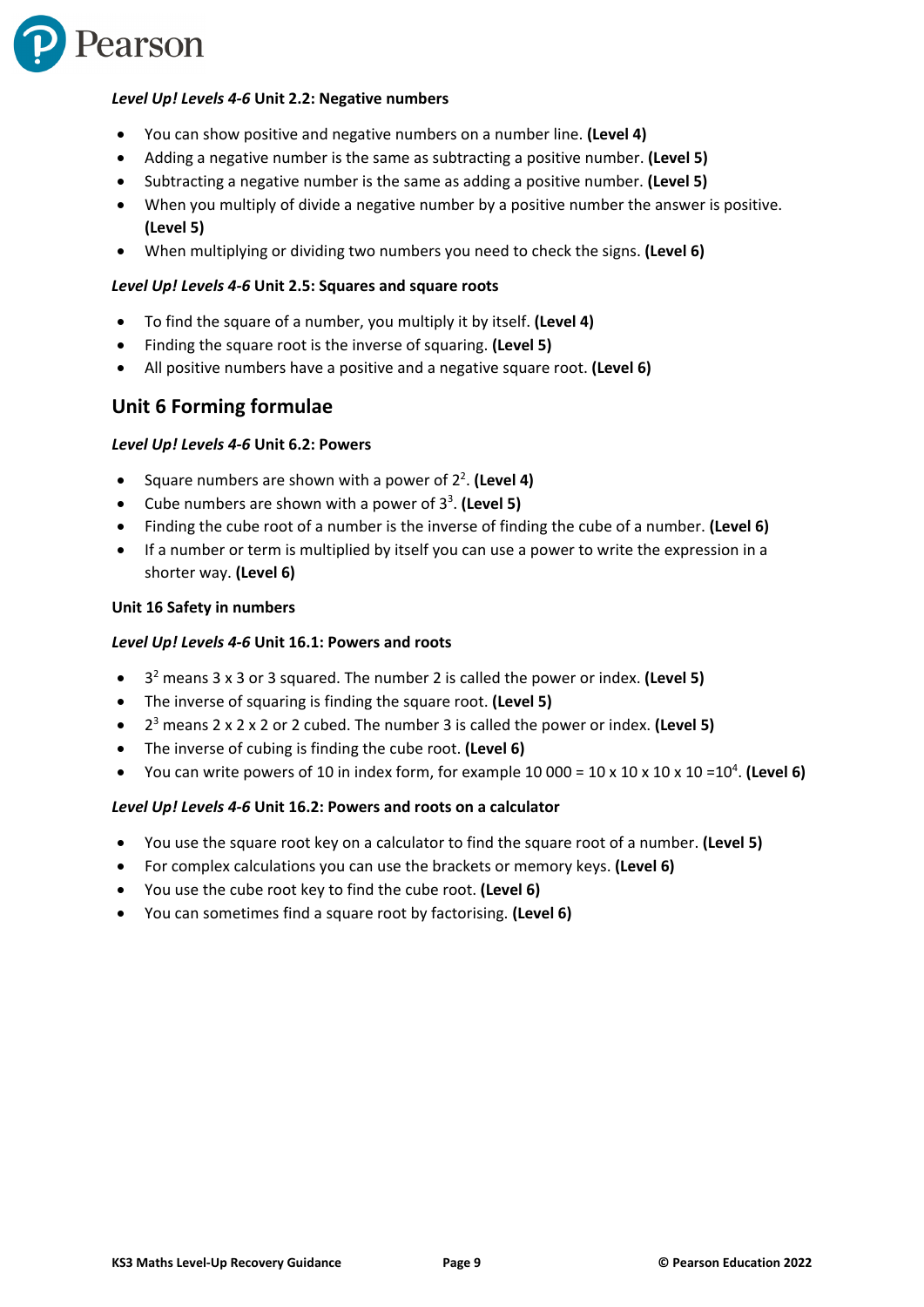

#### *Level Up! Levels 4-6* **Unit 16.3: Multiples, factors and primes**

- A number is exactly divisible by:
	- o 3, if the sum of the digits is divisible by 3
	- $\circ$  4, if the last two digits are divisible by 4
	- $\circ$  6, if it is even and it is divisible by 3
	- o 25, if the last two digits are 00, 25, 50 or 75. **(Level 4)**
- A common multiple is a number which is a multiple of at least two numbers. **(Level 4)**
- Numbers that are factors of two separate numbers are called common factors. **(Level 4)**
- A prime number has two factors, itself and 1. **(Level 4)**
- The lowest common multiple (LCM) of two numbers is the smallest number that is a multiple of them both. **(Level 5)**
- The highest common factor (HC) of two numbers is the biggest number that is a factor of them both. **(Level 5)**

#### *Level Up! Levels 4-6* **Unit 16.4: LCM, HCF and prime factors**

- A factor divides into a number exactly, if the factor is prime, it is called a prime factor. **(Level 6)**
- You can write any number as a product of its prime factors. **(Level 6)**
- You can write the same prime factors using powers. **(Level 6)**

# **Fractions, percentages, ratio and proportion**

### **Unit 4 Bit parts**

#### *Level Up! Levels 4-6* **Unit 4.1: Fractions**

- A fraction can be used to describe part of a whole. **(Level 3)**
- The top number of a fraction is the numerator, the bottom is the denominator. **(Level 3)**
- Equivalent fractions are fractions that have the same value. **(Level 3)**
- You can find equivalent fractions by multiplying or dividing the numerator and denominator by the same number. **(Level 4)**
- Fractions can be simplified by cancelling common factors. **(Level 5)**
- A decimal is another way to describe part of a whole. **(Level 4)**
- Convert a decimal to a fraction by writing if with a denominator of 10, 100 or 1000 and then cancelling. **(Level 5)**

#### *Level Up! Levels 4-6* **Unit 4.2: Adding and subtracting fractions**

- To add or subtract fractions with a common denominator just add or subtract the numerators. Write the result over the same denominator. **(Level 3)**
- To add of subtract fractions with different denominators, first find equivalent fractions with the same denominators. **(Level 4)**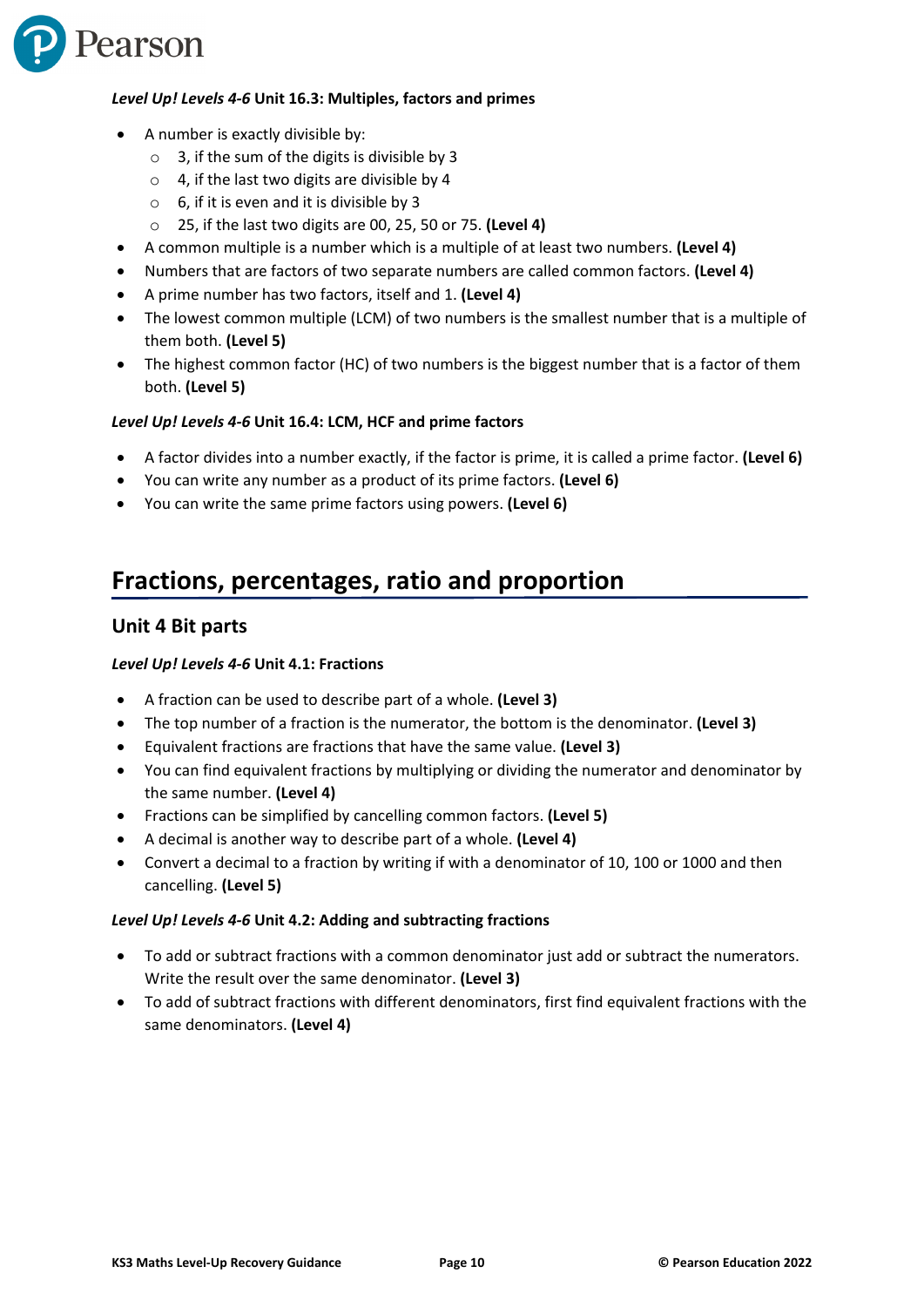

#### *Level Up! Levels 4-6* **Unit 4.3: Improper fractions and mixed numbers**

- An improper fraction has a numerator that is bigger than its denominator. **(Level 3)**
- A mixed number has a whole number part and a fraction part. **(Level 3)**
- To check a fraction addition or subtraction, use an inverse calculation. **(Level 4)**
- To add mixed numbers, subtract the whole number parts and then the fractions. **(Level 4)**
- When subtracting, it is sometimes necessary to convert the first mixed number to an equivalent mixed number with a larger fraction. **(Level 5)**

#### *Level Up! Levels 4-6* **Unit 4.4: Multiplying and dividing with fractions**

- To find a fraction of a quantity, divide the quantity by the denominator and the multiply by the numerator. **(Level 3)**
- 3/7 of 28, 3/7 x 28 and 28 x 3/7 are all equivalent. **(Level 5)**
- You can multiply a fraction by a whole number by multiplying the numerator by the whole number and simplify. **(Level 4)**
- To divide a whole number by a fraction, you find out how many groups of the fraction can be made out of the whole number. **(Level 5)**

## **Unit 12 Put things in proportion**

#### *Level Up! Levels 4-6* **Unit 12.1: Percentages**

- Percent means out of 100. **(Level 4)**
- You can write any percentages as a fraction with denominator 100. **(Level 4)**
- To find 10% of an amount, you divide by 10. **(Level 4)**
- To express one number as a percentage of another: write the number as a fraction of the other; find the equivalent fraction with denominator 100; write down the percentage. **(Level 5)**
- You can express part of an amount as a fraction. **(Level 5)**

## **Unit 12 Put things in proportion**

#### *Level Up! Levels 4-6* **Unit 12.2: Ratio**

- A ratio compares part with part. **(Level 4)**
- Simplifying a ratio is similar to simplifying fractions. **(Level 5)**
- To simplify a ratio expressed in different units you need to convert to the same units first. **(Level 5)**
- You can divide a quantity into three parts using a three-part ratio. **(Level 6)**

#### *Level Up! Levels 4-6* **Unit 12.3: Proportion**

- A proportion compares a part with the whole. **(Level 4)**
- Proportion can be given as a fraction, a decimal or a percentage. **(Level 5)**
- If two quantities are in direct proportion, it means that as one quantity increases, the other increases at the same rate. **(Level 5)**
- Finding the value of one item is called the unitary method. **(Level 5)**